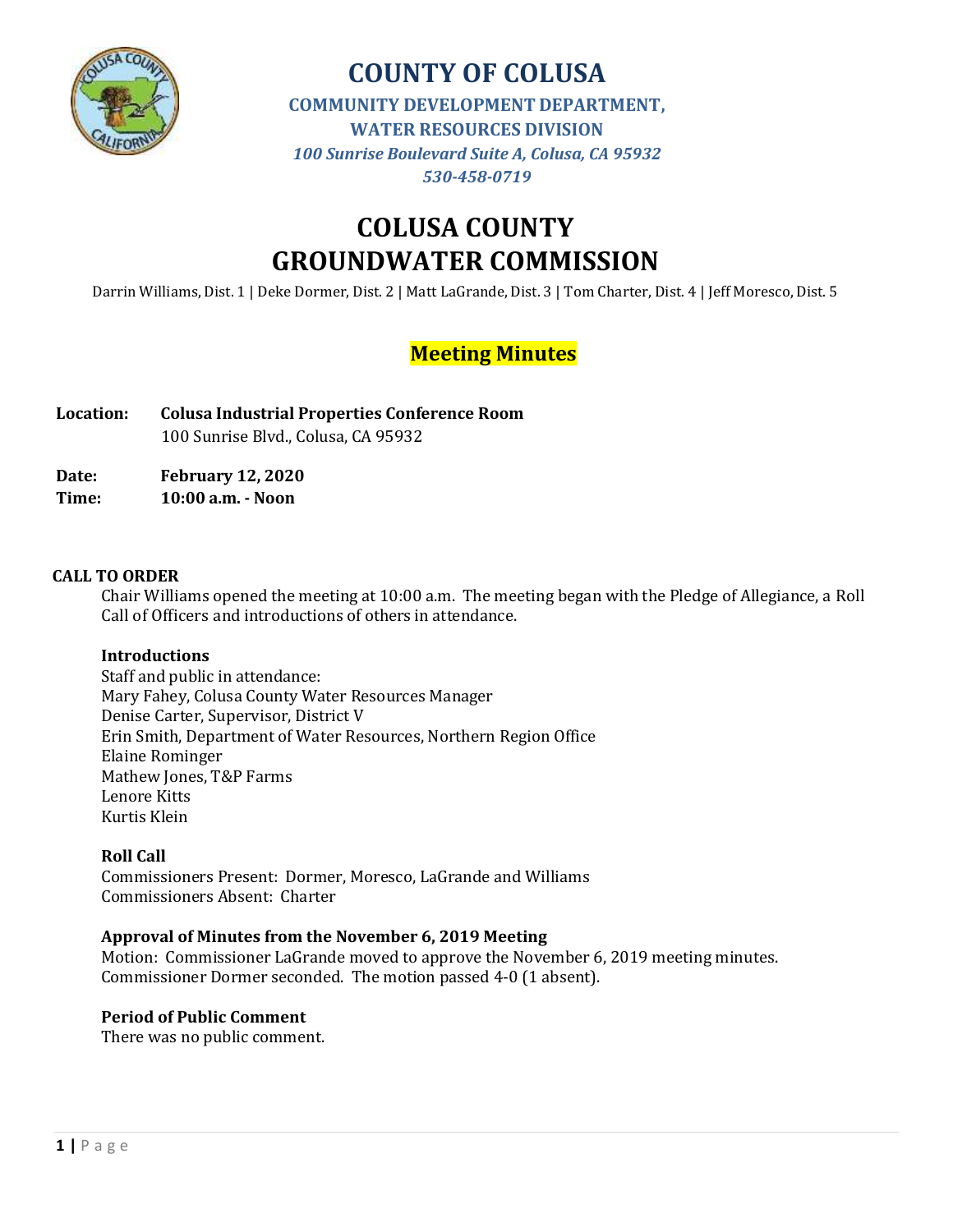

# **COUNTY OF COLUSA COMMUNITY DEVELOPMENT DEPARTMENT, WATER RESOURCES DIVISION** *100 Sunrise Boulevard Suite A, Colusa, CA 95932 530-458-0719*

## **PUBLIC FORUM**

**DWR Update:** *Erin Smith, California Department of Water Resources, Northern Region Office* Ms. Smith provided a PowerPoint presentation regarding groundwater conditions and precipitation. Questions were asked regarding frequency of groundwater level measurements and the number of wells that DWR monitors in the County. It was also asked if DWR considers weather conditions and surface water availability when they develop the groundwater level change maps. Currently that information is not integrated into the maps, but the data is available.

# **Colusa Groundwater Authority SGMA Update;** *Commissioner Moresco, Commissioner Williams, Mary Fahey (Staff)*

Ms. Fahey stated that the main focus of the Groundwater Authority currently is on development of Groundwater Sustainability Plans (GSP). GSPs for the critically overdraft basins were due January 31, 2020. The plan for the Colusa Basin is due in January 2022. It is extremely important that landowners are engaged in the Plan development process.

#### **Legislative Activities;** *Staff and Commissioners i. Water Resilience Portfolio*

# *ii. Delta Conveyance Environmental Review*

Ms. Fahey described the elements in the draft Water Resilience Portfolio that are relevant to groundwater management, groundwater recharge, Sites Reservoir and Voluntary Agreements. She described the Plan's support for collaborative, multi-benefit, multi-partner programs. Some questionable aspects of the draft Plan include support of dam removal which would impact hydro-power operations. There is also a need for adequate funding to implement these programs, especially in rural areas such as Colusa County.

Ms. Fahey also provided a brief description of the Delta Conveyance project (single tunnel project) currently under environmental review. Notice of Preparation for this proposal was released January 15. Public comments on the NOP are due on March 20, 2020 by 5 p.m.

### **DISCUSSION/ACTION ITEMS**

# **Review and Consider Approval of Annual Goals and Objectives**

Motion: Commissioner Moresco moved to approve the 2020 Groundwater Commission Goals and Objectives as presented. Commissioner Dormer seconded. The motion passed 4-0 (1 absent).

# **Annual Report to the Board of Supervisors**

Motion: Commissioner Dormer moved to appoint Commissioner Williams to provide the Annual Report to the Board of Supervisors. Commissioner Moresco seconded. The motion passed 4-0 (1 absent).

Ms. Fahey will place the item on the Board of Supervisors Agenda and advise the Commissioners of the date, anticipated to be March 24, 2020.

### **UPDATES AND REMINDERS**

### **Commissioner Comments and Updates**

Commissioner Dormer reported that he recently had the opportunity to fly over the local area. He noticed that there were far less flooded rice fields than in the past. Rice growers are bailing rather than flooding.